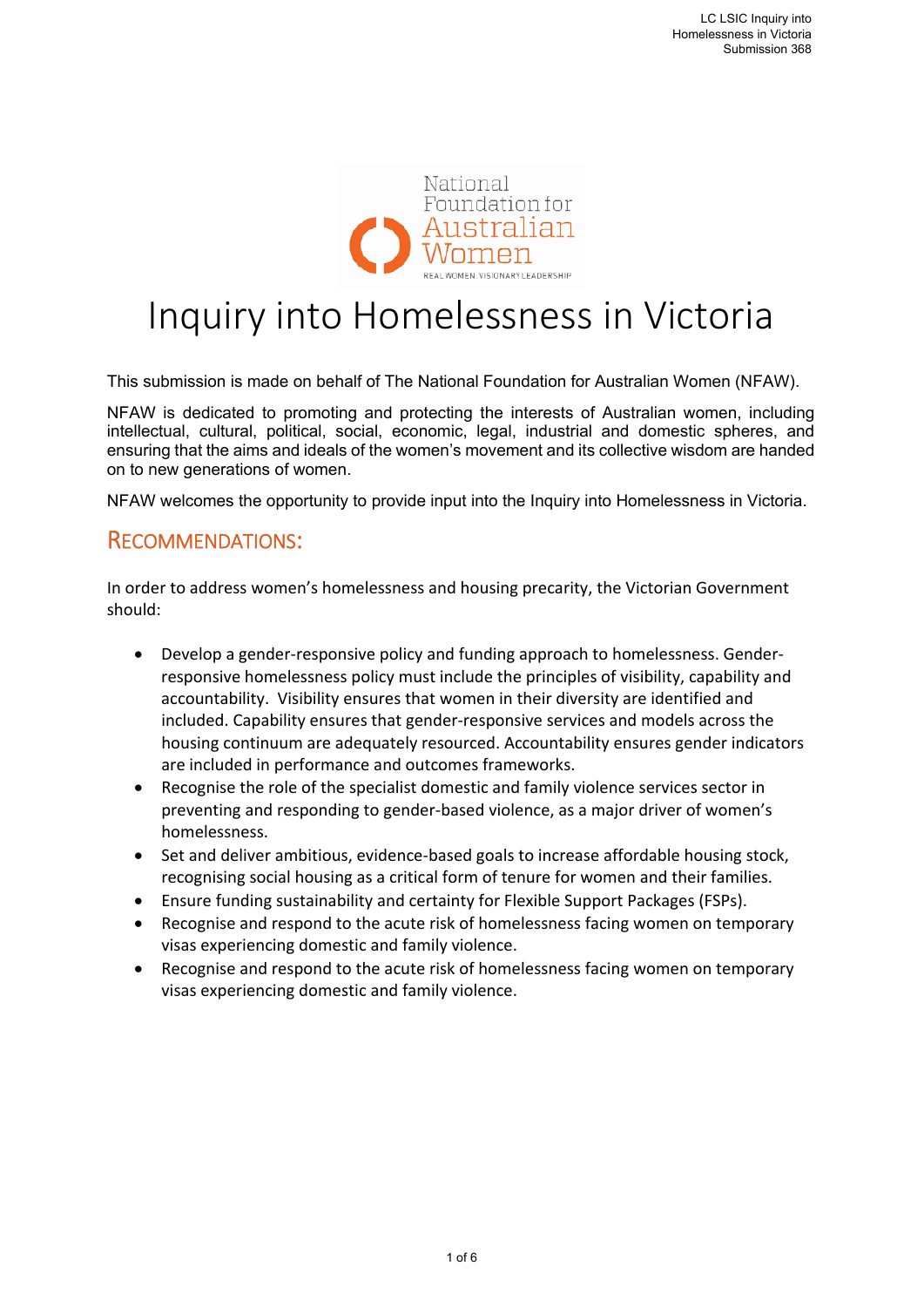## GENDERED DRIVERS OF HOMELESSNESS

Homelessness is a women's issue which requires a response that accounts for the gendered causes and impacts of homelessness for women.

Women's housing needs and situations are shaped, in large part, by economic inequality, gender‐ based violence and caring responsibilities.

Women are more reliant on housing assistance and services because of violence, economic disadvantage and caring responsibilities. Under‐resourcing and failings in these systems therefore disproportionately impact on women. For example, women make up **62%** of people who remain in housing stress *after* receipt of Commonwealth Rent Assistance (CRA) nation-wide.<sup>1</sup> In Victoria, there are 285 482 people receiving CRA.<sup>2</sup>

Women are significantly more likely than men to lose their housing as a result of violence. Overall, of the 112 900 people assisted by specialist homelessness services in 2018‐19 in Victoria, 44% cited domestic and family violence as a reason for seeking assistance. **Seventy‐eight per cent** of the people experiencing domestic and family violence and being assisted by specialist homelessness services in Victoria are female.

The prospect of homelessness forces women to stay in violent and unsafe relationships. According to the 2016 Personal Safety Survey, of women who have previously temporarily separated from previous partners who were violent, 11.2% cited "nowhere else to go" as a reason for returning to the relationship. $3$  As a result, a lack of affordable housing is linked to women remaining in violent relationships.<sup>4</sup> Women on temporary visas experiencing violence are especially disadvantaged and crisis and long‐term housing has been identified as the service most required by this group.<sup>5</sup>

The confluence of economic inequality and unaffordable housing is seen in the high rates of housing stress among single mothers and the rising ranks of single, older women experiencing homelessness. Across Australia there are 89,700 single mother-led households living in rental stress.<sup>6</sup> In Victoria, the 2019 Anglicare Rental Affordability Snapshot indicated that just 0.1% of available rentals are affordable and suitable for a single parent with two children (one under 5 and one under 10) in receipt of the parent payment single.<sup>7</sup> In Victoria, there are 45 063 women receiving the parenting payment single, making up 95.8% of all parenting payment single recipients.8

<sup>1</sup> As of September 2018, data requested by Equality Rights Alliance from Department of Social Services.

<sup>2</sup> Department of Social Services 2019

<sup>3</sup> ABS: 2017, Experience of Partner Violence DataCube Table 22.3

<sup>4</sup> Wendt 2015

<sup>5</sup> National Advocacy Group on Women on Temporary Visas Experiencing Violence 2018

<sup>6</sup> National Shelter et al 2018

<sup>7</sup> Anglicare Victoria 2019

<sup>8</sup> Department of Social Services 2019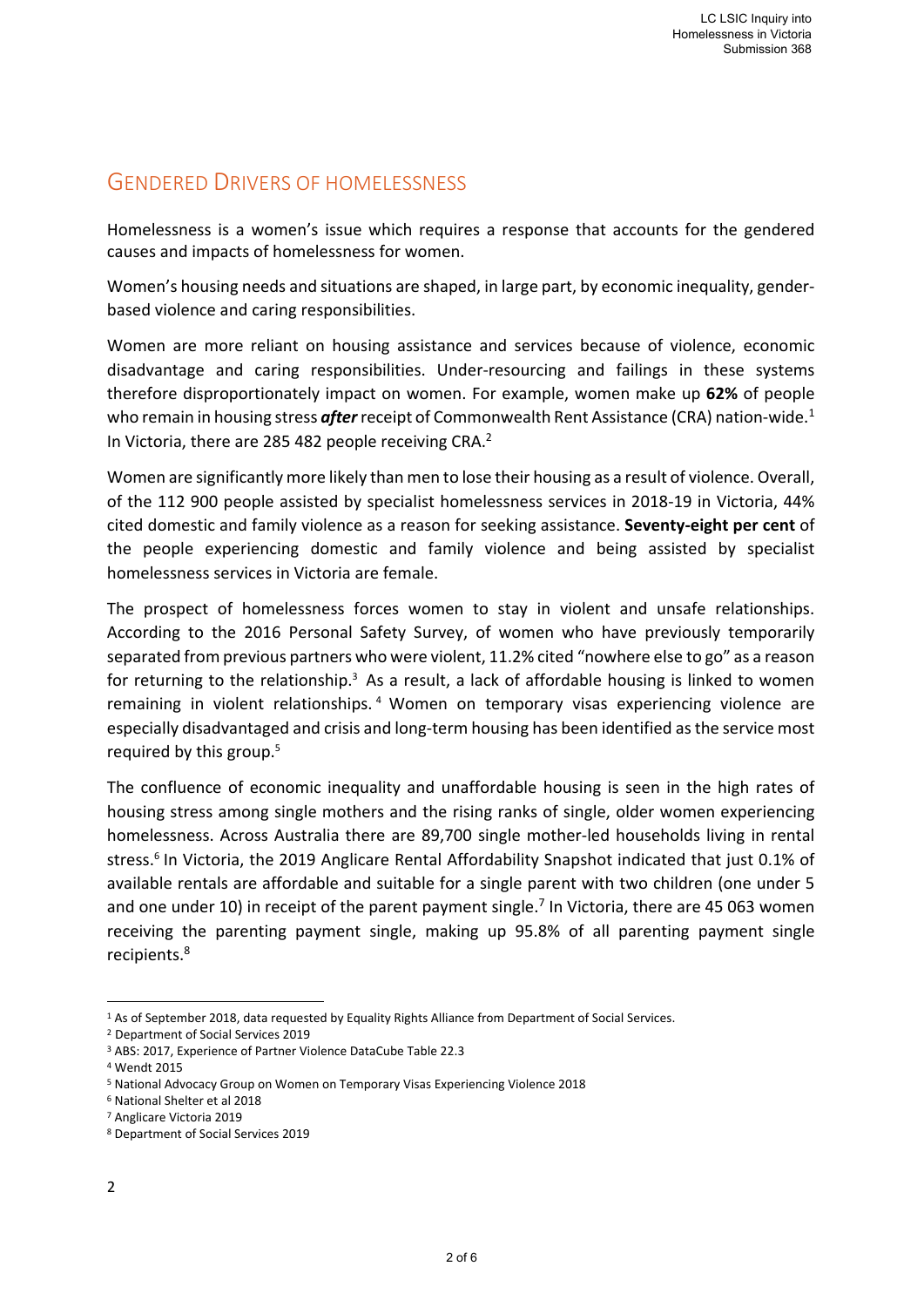From 2006 to 2016 there was a 97% jump in the number of older women in the private rental market nation-wide.<sup>9</sup> Between the 2011 and 2016 Census, the numbers of women aged 55+ experiencing homelessness in Victoria rose by 70.8%.<sup>10</sup> Data from the Australian Institute of Health and Welfare indicate an 8% annual average increase of women aged 55+ assisted by specialist homelessness services between 2011‐12 and 2018‐19 in Victoria. For the total specialist homelessness services population, the average annual increase has been 3%.<sup>11</sup>

#### A GENDER LENS ON HOMELESSNESS AND HOMELESSNESS POLICY

A coherent gender responsive strategy on housing affordability and homelessness is needed to address the myriad housing challenges faced by growing numbers of women.

Access to dedicated payments for victims and survivors, such as the Flexible Support Packages (FSP), are a welcome measure. The fact that 66% of FSP funding goes towards safe and secure housing is testament to the critical need for housing support for women leaving violence.<sup>12</sup> Further, 37% of people receiving FSPs are in living in the private rental market.<sup>13</sup> Research from ANROWS indicates victims and survivors require ongoing support to maintain housing in the long‐ term.<sup>14</sup> The efficacy of dedicated and direct funding support packages for victims and survivors is also predicated on the existence of an integrated, cohesive and properly resourced domestic and family violence service system and the availability of affordable housing, the absence of which risks undermining such measures. NFAW endorses submissions from Domestic Violence Victoria, Council to Homeless Persons, and others, calling for long‐term funding certainty into the future for the FSPs.

Women's specialist and domestic and family violence specialist services are critical to a gender‐ responsive approach to women's housing precarity and homelessness. These services exist across the housing continuum, from crisis accommodation to long-term social housing. Women's specialist services are appropriately specialised, competent, inclusive, accessible and culturally safe to meet the needs of women and their children.<sup>15</sup> Policies and funding models to address homelessness must ensure appropriate levels of funding are directed towards services with specialist capability to address the gendered dynamics of violence and homelessness.<sup>16</sup> The reliance on motels as a form of crisis accommodation for women and children who have escaped violence seriously undermines efforts to ensure appropriate safety and amenity. NFAW echoes the concerns raised about this in the submissions from Safe Steps, McAuley, Domestic Violence

 9 National Older Women's Housing and Homelessness Working Group 2018

<sup>&</sup>lt;sup>10</sup> Submission into the Parliamentary Inquiry into Homelessness: Housing and Homelessness for Older People, Housing for the Aged Action Group, January 2020.

<sup>11</sup> AIHW: 2019 Historical data 2011‐12 to 2018‐19 tables 1 and 6.

<sup>12</sup> Family Safety Victoria 2017

<sup>13</sup> Family Safety Victoria 2017

<sup>14</sup> Cortis et al 2015

<sup>15</sup> Equality Rights Alliance 2019 and Australian Women Against Violence Alliance 2016

<sup>16</sup> Equality Rights Alliance 2019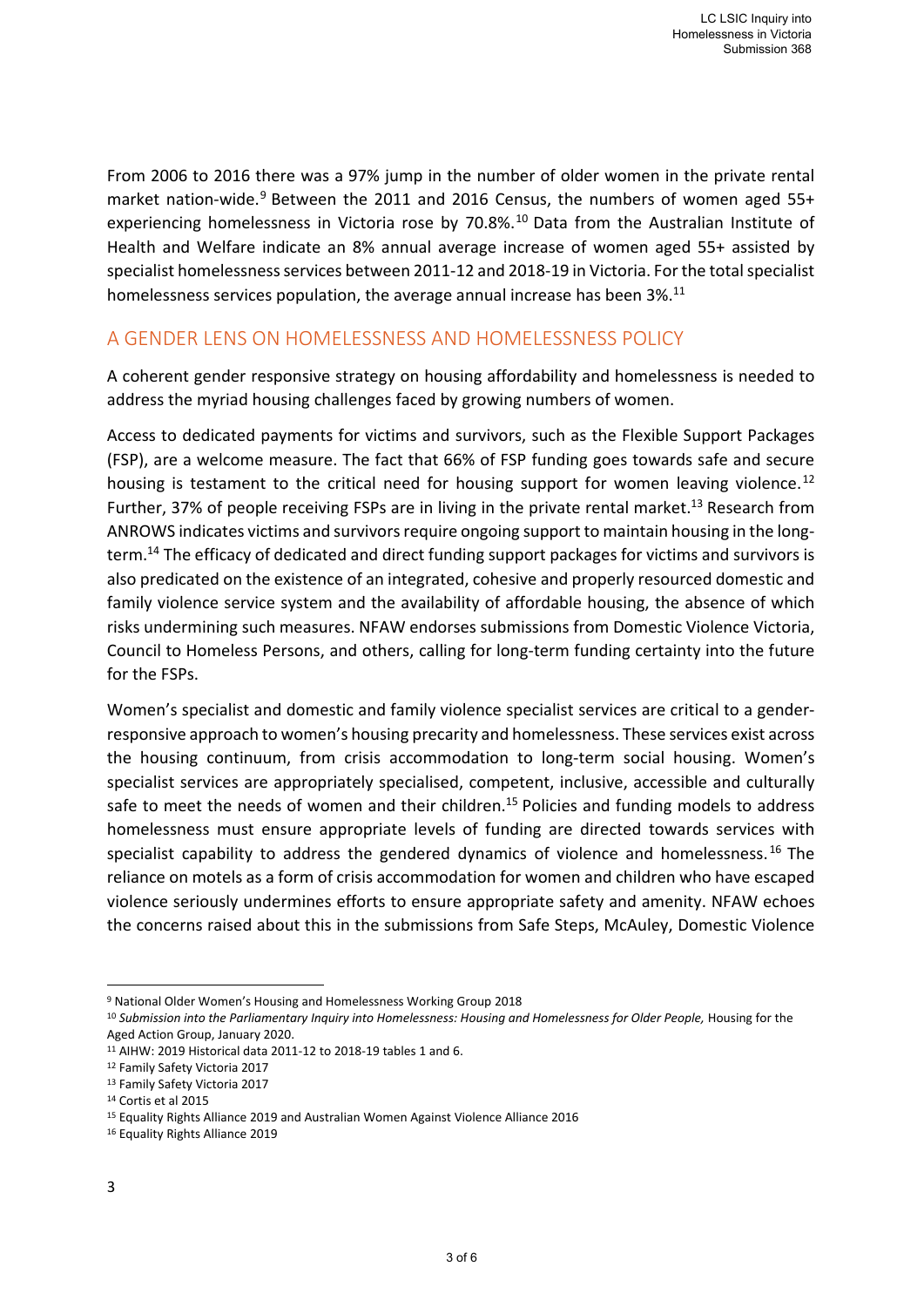Victoria and Women's Property Initiatives, among others in relation to the use of motels in crisis responses to domestic and family violence.

Social housing is a feminised form of tenure, with women making up 62% of main tenants across social housing programs in Australia.<sup>17</sup> In Victoria 50 120 people are waiting for social housing and 45% are in the greatest need.<sup>18</sup> The lack of long-term affordable and social housing is a major driver of women's homelessness and housing precarity. As stated in the submission of Women's Property Initiatives, "with no exit points into long term housing, crisis accomodation will continually get clogged." <sup>19</sup> NFAW endorses the call from Safe Steps for 'game-changing' investment in crisis accommodation, community housing, and affordable long-term housing.<sup>20</sup>

<sup>17</sup> AIHW 2019

<sup>18</sup> Productivity Commission 2020

<sup>19</sup> Women's Property Initiatives 2020

<sup>20</sup> Safe Steps 2020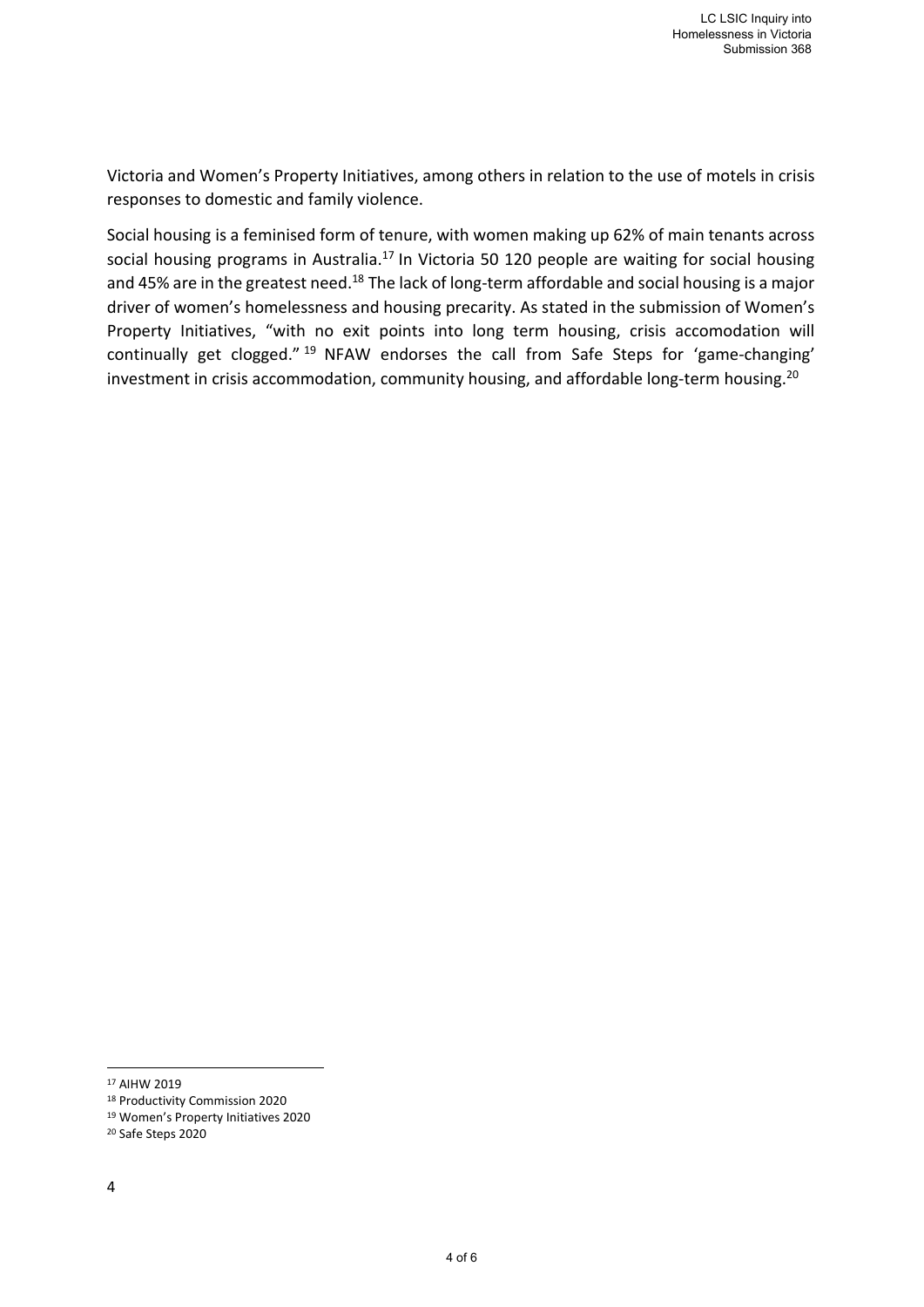### **REFERENCES**

Australian Bureau of Statistics. (2017) *4906.0 ‐ Personal Safety, Australia.* Retrieved from: http://www.abs.gov.au/AUSSTATS/abs@.nsf/DetailsPage/4906.02016?OpenDocument#Data

Australian Bureau of Statistics. (2018) *2049.0 ‐ Census of Population and Housing: Estimating homelessness.*  Retrieved from:

http://www.abs.gov.au/ausstats/abs@.nsf/Latestproducts/2049.0Main%20Features12016?opendocument&tabna me=Summary&prodno=2049.0&issue=2016&num=&view

Australian Institute of Health and Welfare. (2019) *Housing Assistance in Australia – Tenants in Social Housing.*  Retrieved from: https://www.aihw.gov.au/reports/housing‐assistance/housing‐assistance‐in‐australia‐ 2019/contents/social‐housing‐tenants

Australian Institute of Health and Welfare. (2019) *Specialist homelessness services annual report 2018‐19.*  Retrieved from: https://www.aihw.gov.au/reports/homelessness‐services/shs‐annual‐report‐18‐19/data

Australian Women Against Violence Alliance. (2016) *The Role of Specialist Women's Services in Australia's response to violence against women and their children.* Retrieved from: https://awava.org.au/2016/04/07/research‐and‐ reports/role‐specialist‐womens‐services‐australias‐response‐violence‐women‐ children?doing\_wp\_cron=1584339077.5188469886779785156250

Cortis, N and Bullen, J. (2015) *Building effective policies and services to promote women's economic security following domestic violence.* Australian National Research Organisation for Women's Safety (ANROWS)

Department of Social Services. (2019) *DSS Demographics September 2019* https://data.gov.au/data/dataset/dss‐ payment‐demographic‐data/resource/1fb71211‐4e8a‐4bf2‐b659‐148cd4d6972d

Department of Social Services. (2018) *Response to data request from Equality Rights Alliance on Number of Income units receiving Commonwealth Rent Assistance and those in Rental Stress by Gender September 2018* 

Equality Rights Alliance. (2019) *Pre‐Budget Submission 2019‐20.* Retrieved from: https://www.equalityrightsalliance.org.au/publications/era‐2019‐20‐pre‐bugdet‐submission/

Family Safety Victoria. (2017) *Flexible Support Packages: Summary and Next Steps.* Retrieved from: https://www.vic.gov.au/sites/default/files/2019‐ 06/Flexible%20Support%20Package%20summary%20and%20next%20steps.pdf

National Advocacy Group on Women on Temporary Visas Experiencing Violence. (2018) *Path to Nowhere ‐ Women on Temporary Visas Experiencing Violence and their Children.* Retrieved from: http://dvnsw.org.au/wp‐ content/uploads/2018/12/Path‐to‐Nowhere‐print‐version‐No‐crop.pdf

National Older Women's Housing and Homelessness Working Group. (2018) *Retiring into Poverty A National Plan for Change: Increasing Housing Security for Older Women.* Retrieved from: https://www.mercyfoundation.com.au/wp-content/uploads/2018/08/Retiring-into-Poverty-National-Plan-for-Change‐Increasing‐Housing‐Security‐for‐Older‐Women‐23‐August‐2018.pdf 

National Shelter, Brotherhood of St Laurence, Community Sector Banking and SGS Economics and Planning. (2018) *November 2018 Rental Affordability Index Key Findings.* Retrieved from: https://www.sgsep.com.au/application/files/8015/4336/9561/RAI\_Nov\_2018\_-\_high\_quality.pdf

Prime Minister of Australia. (2019) *Record Funding to Reduce Domestic Violence.* Retrieved from https://www.pm.gov.au/media/record‐funding‐reduce‐domestic‐violence